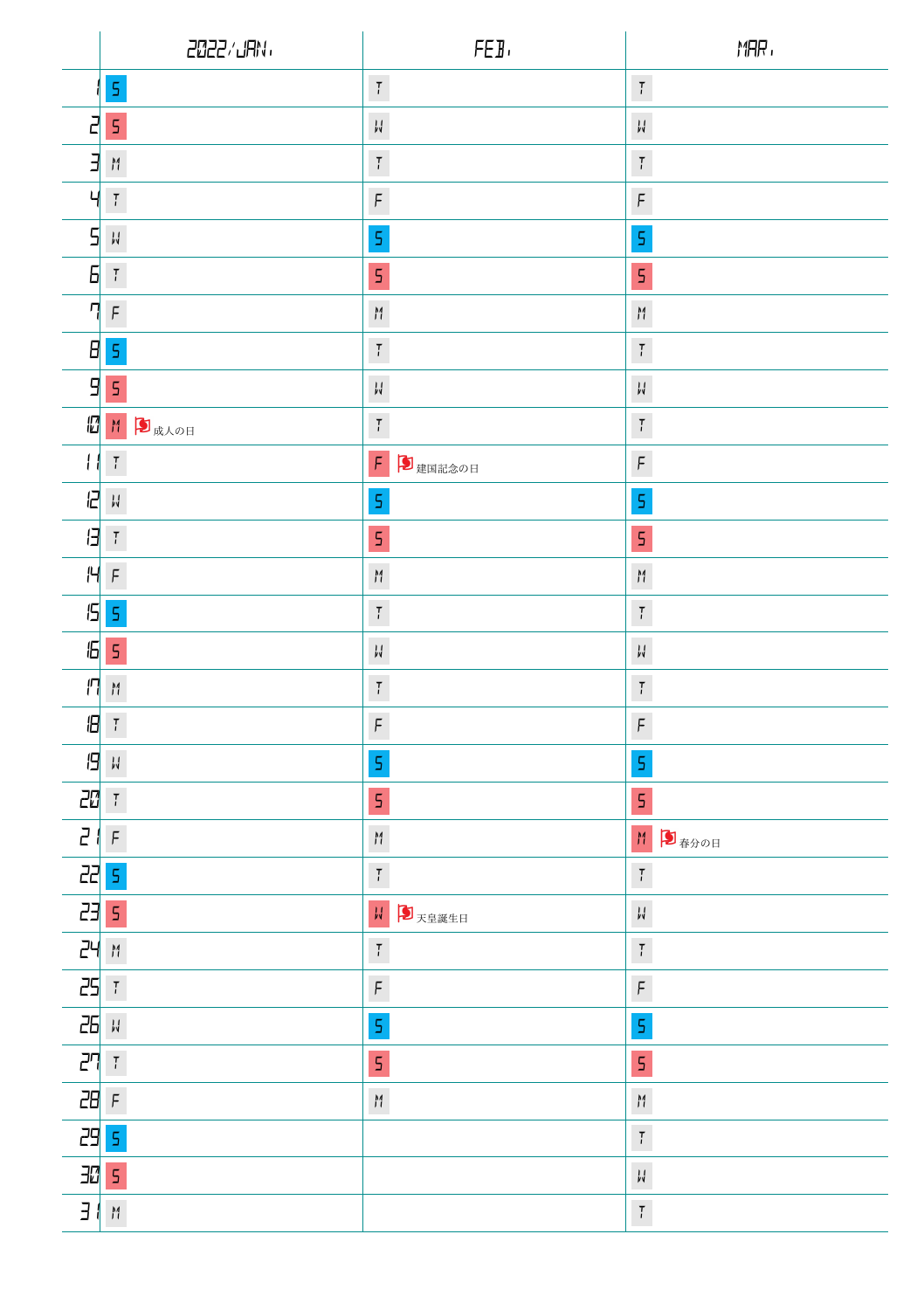|                 | 2022/APR.                            | <b>MRY,</b>                                                                     | ullN.                                                                                                                          |
|-----------------|--------------------------------------|---------------------------------------------------------------------------------|--------------------------------------------------------------------------------------------------------------------------------|
|                 | $\digamma$                           | $\mathsf S$                                                                     | $\frac{1}{\nu}$                                                                                                                |
| 5               | $\mathsf S$                          | M                                                                               | $\overline{l}$                                                                                                                 |
| E               | 5                                    | Ⅰ 5 志法記念日                                                                       | $\digamma$                                                                                                                     |
| Ч               | M                                    | <b>HD 3200H</b>                                                                 | $\mathsf S$                                                                                                                    |
| 5               | $\mathcal T$                         | $I$ $3.500$                                                                     | 5                                                                                                                              |
| 5               | $\mathcal{V}^{\dagger}_{\mathbf{A}}$ | $\operatorname{\mathsf{F}}$                                                     | $\boldsymbol{\mathcal{M}}$                                                                                                     |
| η               | $\overline{l}$                       | $\mathsf S$                                                                     | $\overline{t}$                                                                                                                 |
| 8               | $\digamma$                           | $\mathsf S$                                                                     | $_{\nu}^{\rm I}$                                                                                                               |
| 9               | $\mathsf S$                          | ${\tt M}$                                                                       | $\overline{l}$                                                                                                                 |
| 個               | 5                                    | $\overline{I}$                                                                  | $\digamma$                                                                                                                     |
| Н               | M                                    | $\mathcal{V}^I$                                                                 | $\mathsf S$                                                                                                                    |
| a               | $\mathcal{T}$                        | $\overline{I}$                                                                  | 5                                                                                                                              |
| В               | $\mathcal{U}$                        | $\digamma$                                                                      | $\mathop{H}\limits^{\mathop{\scriptstyle\mathsf{M}}\limits}_{\mathop{\scriptstyle\mathsf{I}}\mathop{\scriptstyle\mathsf{I}}}}$ |
| Н               | $\frac{7}{l}$                        | $\mathsf S$                                                                     | $\overline{l}$                                                                                                                 |
| 15              | $\,\mathsf F\,$                      | $\mathsf S$                                                                     | $\frac{1}{N}$                                                                                                                  |
| 15              | $\mathsf S$                          | $\mathop{}_{\textstyle \prime}^{\textstyle \prime\prime}$                       | $\overline{l}$                                                                                                                 |
| П               | 5                                    | $\overline{I}$                                                                  | $\operatorname{\mathsf{F}}$                                                                                                    |
| 旧               | $\mathcal{M}$                        | $\mathcal{V}^I_{\mathbf{A}}$                                                    | $\mathsf S$                                                                                                                    |
| 19              | $\mathcal{T}$                        | $\overline{t}$                                                                  | 5                                                                                                                              |
| 20 M            |                                      | $\digamma$                                                                      | $\mathcal{M}$                                                                                                                  |
| 21              | $\frac{1}{l}$                        | $\mathsf S$                                                                     | $\overline{l}$                                                                                                                 |
| 22 F            |                                      | $\mathsf S$                                                                     | $\frac{1}{\nu}$                                                                                                                |
| 23              | $\mathsf S$                          | $\,eta$                                                                         | $\overline{l}$                                                                                                                 |
| 24              | $\mathsf S$                          | $\overline{t}$                                                                  | $\operatorname{\mathsf{F}}$                                                                                                    |
| 25              | $\mathcal{M}$                        | $\mathcal{V}^I_{\mathbf{A}}$                                                    | $\mathsf S$                                                                                                                    |
| 26 T            |                                      | $\overline{I}$                                                                  | Ó                                                                                                                              |
| 27 <sub>W</sub> |                                      | $\operatorname{\mathsf{F}}$                                                     | $\boldsymbol{\uparrow}$                                                                                                        |
| 28 T            |                                      | $\mathsf S$                                                                     | $\overline{l}$                                                                                                                 |
| 29 F            | ■昭和の日                                | 5                                                                               | $\frac{1}{N}$                                                                                                                  |
| 30 5            |                                      | $\mathop{H}\limits^{\mathop{\mathsf{M}}\limits}_{\mathop{\mathsf{I}}\nolimits}$ | $\overline{l}$                                                                                                                 |
| $\exists$       |                                      | $\overline{t}$                                                                  |                                                                                                                                |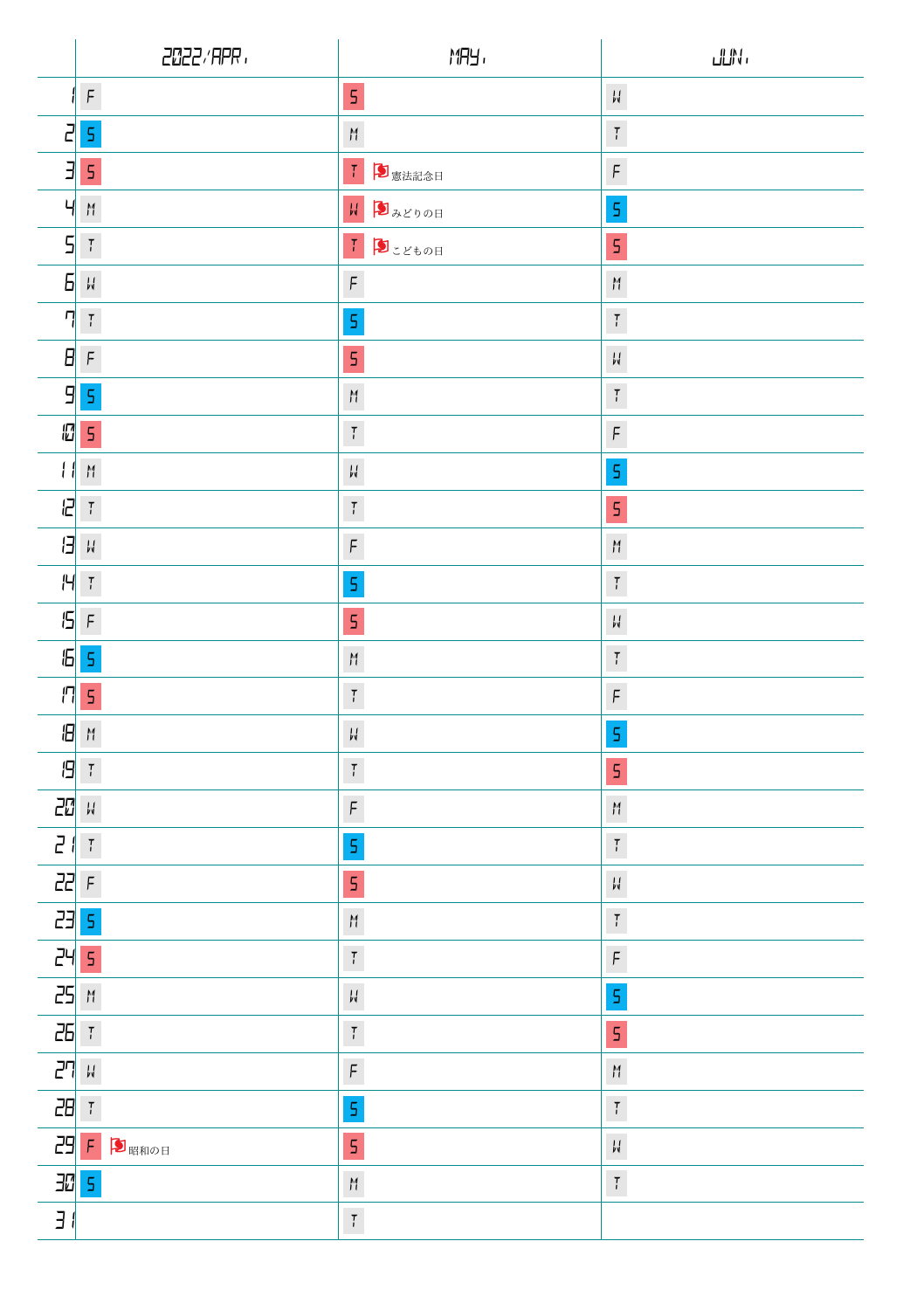|               | 2022/111                                                                                                                       | $R\_5$                                                    | SEP,                                     |
|---------------|--------------------------------------------------------------------------------------------------------------------------------|-----------------------------------------------------------|------------------------------------------|
|               | $\digamma$                                                                                                                     | $\boldsymbol{\mathcal{M}}$                                | $\overline{t}$                           |
| 2             | 5                                                                                                                              | $\,$ $\,$ $\,$                                            | $\digamma$                               |
| $\exists$     | 5                                                                                                                              | $\downarrow\downarrow$                                    | 5                                        |
| Ч             | $\mathop{H}\limits^{\mathop{\sf M}\limits_{\sf n}}$                                                                            | $\boldsymbol{\mathcal{T}}$                                | 5                                        |
| 5             | $\ensuremath{\mathsf{T}}$                                                                                                      | $\operatorname{\mathsf{F}}$                               | M                                        |
| 6             | $\frac{1}{p} \frac{d}{q}$                                                                                                      | $\mathsf S$                                               | $\mathbb T$                              |
| η             | $\overline{l}$                                                                                                                 | $\mathsf S$                                               | $\mathcal{V}$                            |
| Β             | $\operatorname{\mathsf{F}}$                                                                                                    | $\mathop{}_{\textstyle\prime}^{\textstyle\mathop{\sf M}}$ | $\overline{l}$                           |
| 9             | 5                                                                                                                              | $\boldsymbol{\mathcal{T}}$                                | $\digamma$                               |
| 個             | 5                                                                                                                              | $\mathcal{V}^{\mathcal{I}}_{\mathbf{v}}$                  | $\mathsf S$                              |
| Н             | $\mathop{H}\limits^{\mathop{\scriptstyle\mathsf{M}}\limits}_{\mathop{\scriptstyle\mathsf{I}}\mathop{\scriptstyle\mathsf{I}}}}$ | $\left\vert T\right\vert$<br>$\blacksquare$               | 5                                        |
| B             | $\mathbb T$                                                                                                                    | $\, \mathsf F$                                            | $\uparrow$                               |
| Θ             | $_{\nu}^{\rm I}$                                                                                                               | $\mathsf S$                                               | $\overline{t}$                           |
| H             | $\,$ $\,$ $\,$                                                                                                                 | 5                                                         | $\mathop{\downarrow}\mathop{\downarrow}$ |
| 15            | $\operatorname{\mathsf{F}}$                                                                                                    | $\boldsymbol{\mathcal{M}}$                                | $\overline{t}$                           |
| 6             | 5                                                                                                                              | $\mathcal T$                                              | $\digamma$                               |
| П             | 5                                                                                                                              | $\mathcal{V}^I_{\mathbf{A}}$                              | $\mathsf S$                              |
| В             | M<br>■海の日                                                                                                                      | $\overline{t}$                                            | 5                                        |
| 19            | $\ensuremath{\mathsf{T}}$                                                                                                      | $\overline{F}$                                            | M<br>■敬老の日                               |
| 20            | $_{\nu}^{\rm I}$                                                                                                               | $\mathsf S$                                               | $\overline{l}$                           |
| $\mathcal{L}$ | $\overline{t}$                                                                                                                 | 5                                                         | $\mathcal{V}$                            |
| 22            | $\digamma$                                                                                                                     | $\boldsymbol{\mathcal{M}}$                                | $\overline{I}$                           |
| 23            | $\mathsf S$                                                                                                                    | $\boldsymbol{\mathcal{T}}$                                | $\mathsf F$<br>■秋分の日                     |
| 24            | $\mathsf S$                                                                                                                    | $\mathcal{V}^{\mathcal{I}}_{\mathbf{v}}$                  | $\sf S$                                  |
| 25            | $\boldsymbol{\mathcal{M}}$                                                                                                     | $\mathbb T$                                               | 5                                        |
| 26 7          |                                                                                                                                | $\bar{\mathsf{F}}$                                        | $\boldsymbol{\mathcal{M}}$               |
| 27 H          |                                                                                                                                | $\mathsf S$                                               | $\overline{l}$                           |
| 래 1           |                                                                                                                                | 5                                                         | $\mathcal{V}$                            |
| 29 F          |                                                                                                                                | $\boldsymbol{\mathcal{M}}$                                | $\overline{l}$                           |
| 邔             | $\mathsf S$                                                                                                                    | $\mathcal{T}_i$                                           | $\operatorname{\mathsf{F}}$              |
| $\exists$     | 5                                                                                                                              | $\overline{\mathcal{W}}$                                  |                                          |